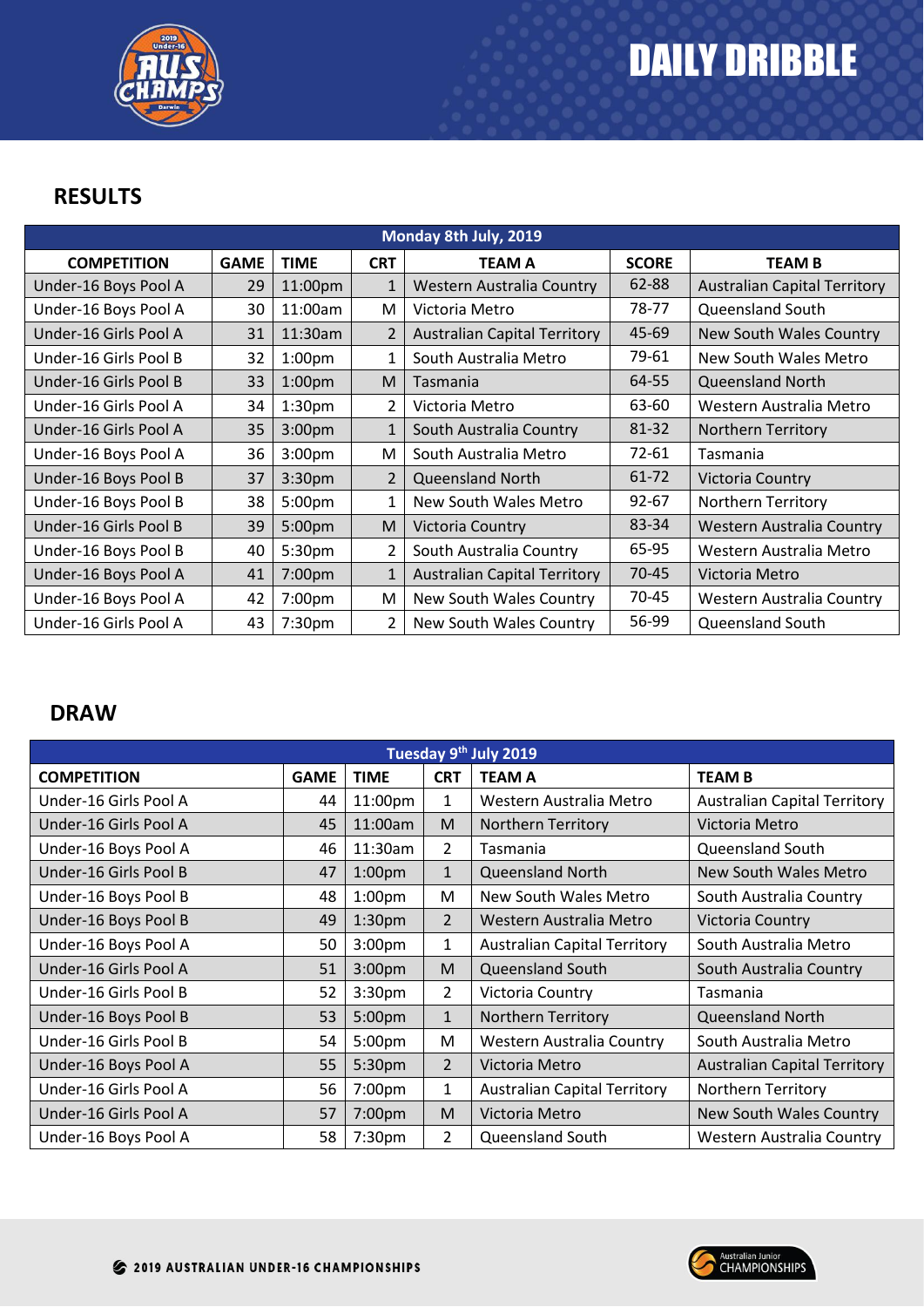

| <b>UNDER 16 BOYS POOL A</b> |                    |        |     |      |     |                |           |               |
|-----------------------------|--------------------|--------|-----|------|-----|----------------|-----------|---------------|
| Pos.                        | Team               | Played | Won | Lost | For | <b>Against</b> | Goal Dif. | <b>Points</b> |
| 1                           | Vic Metro          |        | 4   | U    | 360 | 233            | 127       | 8             |
|                             | <b>SA Metro</b>    | 4      |     |      | 297 | 246            | 51        |               |
| 3                           | <b>ACT</b>         |        |     |      | 306 | 310            | -4        | 6             |
| 4                           | Qld South          | 3      |     |      | 224 | 209            | 15        | 5             |
| 5                           | <b>NSW Country</b> | 4      |     | 3    | 261 | 273            | $-12$     | 5             |
| 6                           | Tasmania           | 3      |     |      | 182 | 217            | $-35$     | 4             |
|                             | <b>WA Country</b>  | 4      | 0   | 4    | 205 | 347            | $-142$    | 4             |

| UNDER 16 BOYS POOL B |                    |        |     |      |     |                |            |               |
|----------------------|--------------------|--------|-----|------|-----|----------------|------------|---------------|
| Pos.                 | Team               | Played | Won | Lost | For | <b>Against</b> | Goal Diff. | <b>Points</b> |
|                      | <b>WA Metro</b>    |        |     |      | 290 | 206            | 84         | ⊃             |
| 2                    | <b>Vic Country</b> | 3      |     |      | 206 | 179            | 27         | 5             |
| 3                    | <b>NSW Metro</b>   | 3      |     |      | 239 | 217            | 22         | 5             |
| 4                    | <b>SA Country</b>  | 3      |     |      | 206 | 192            | 14         | C.            |
| 5                    | <b>QLD North</b>   | 3      |     |      | 178 | 209            | $-31$      | 4             |
| 6                    | <b>NT</b>          |        | 0   |      | 175 | 291            | $-116$     | 3             |

| <b>UNDER 16 GIRLS POOL A</b> |                    |        |     |      |     |                |            |               |
|------------------------------|--------------------|--------|-----|------|-----|----------------|------------|---------------|
| Pos.                         | <b>Team</b>        | Played | Won | Lost | For | <b>Against</b> | Goal Diff. | <b>Points</b> |
|                              | <b>QLD South</b>   | 4      | 4   | 0    | 378 | 170            | 208        | 6             |
| 2                            | Vic Metro          | 3      |     | 0    | 225 | 155            | 70         | 6             |
| 3                            | <b>WA Metro</b>    | 4      |     |      | 298 | 229            | 69         | 6             |
| 4                            | <b>NSW Country</b> | 4      |     |      | 205 | 174            | 31         | 5             |
| 5                            | <b>SA Country</b>  | 3      |     |      | 194 | 185            | 9          | 4             |
| 6                            | <b>ACT</b>         | 3      | 0   | 3    | 116 | 247            | $-131$     | 3             |
|                              | NT                 | 3      | 0   | 3    | 105 | 342            | $-237$     | 3             |

| <b>UNDER 16 GIRLS POOL B</b> |                    |        |     |      |     |                |           |               |
|------------------------------|--------------------|--------|-----|------|-----|----------------|-----------|---------------|
| Pos.                         | <b>Team</b>        | Played | Won | Lost | For | <b>Against</b> | Goal Dif. | <b>Points</b> |
| 1                            | SA Metro           | 3      |     |      | 228 | 172            | 56        | 6             |
| 2                            | <b>Vic Country</b> | 3      |     |      | 232 | 165            | 67        |               |
| 3                            | <b>NSW Metro</b>   | 3      |     |      | 196 | 147            | 49        |               |
| 4                            | <b>QLD North</b>   | 3      |     |      | 188 | 222            | $-34$     | 4             |
| 5                            | Tas                | 3      |     |      | 143 | 203            | $-60$     | 4             |
| 6                            | <b>WA Country</b>  | 3      |     |      | 143 | 221            | $-78$     |               |